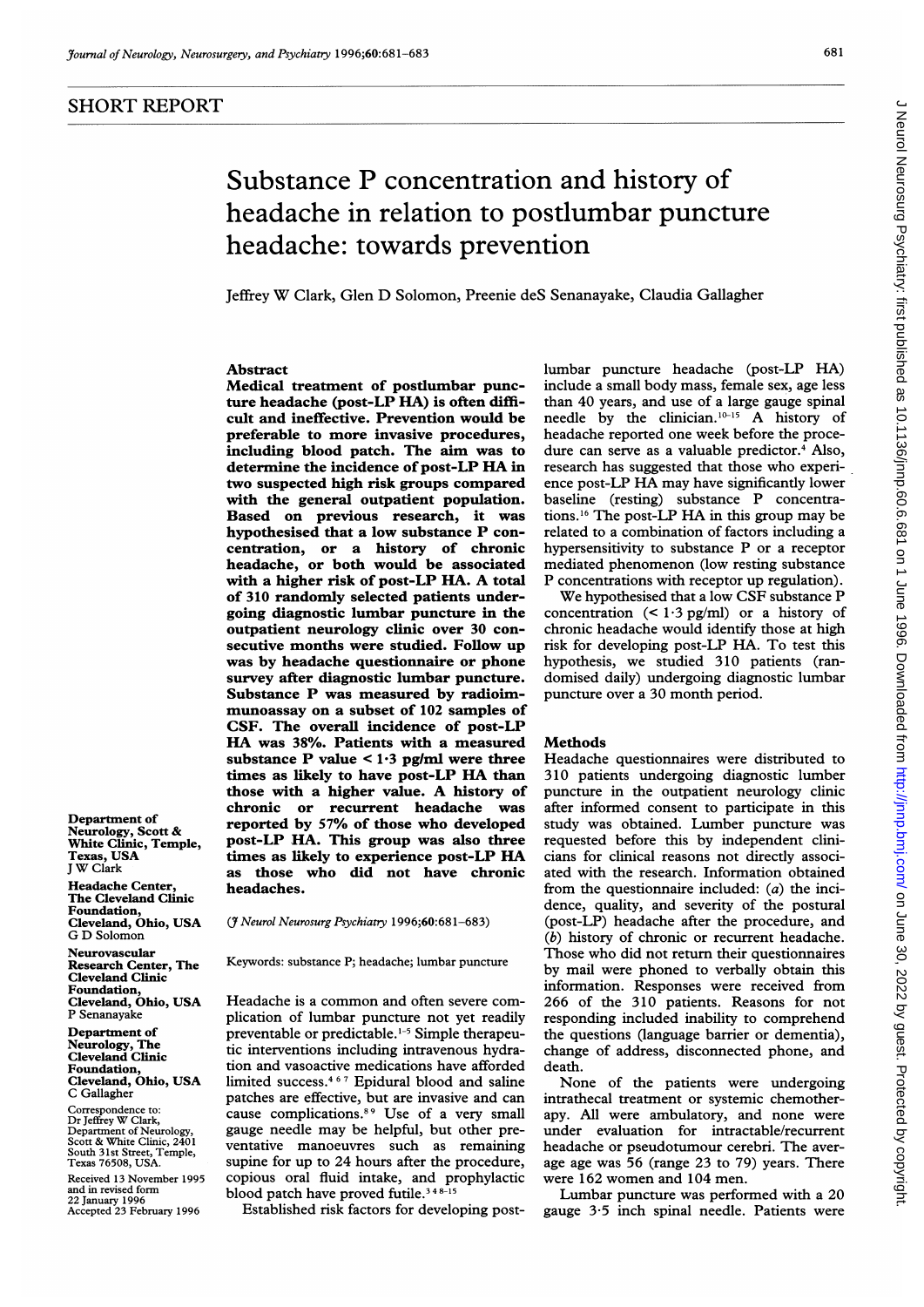Comparison between the sexes, those with and without chronic headache and those with high or low substance  $P$  in CSF

|                        | Women<br>$(n = 162)$          | Men<br>$(n = 104)$ | Chronic headache |                               | Substance P    |                        |
|------------------------|-------------------------------|--------------------|------------------|-------------------------------|----------------|------------------------|
|                        |                               |                    |                  | Yes $(n = 88)$ No $(n = 178)$ | Low $(n = 54)$ | <i>High</i> $(n = 37)$ |
| Post-LPHA (No $(\%)$ ) | 64 (39)                       | 38 (37)            | 50 (57)          | 53 (30)                       | 26(48)         | 9(24)                  |
| Odds ratio             | <b><i><u>STARTING</u></i></b> |                    | 3.09             |                               | 2.9            |                        |

instructed to remain supine for one hour after the procedure in the clinic, and for a further six hours at home. The CSF was collected into sterile tubes with aprotinin added (500 kU per ml of CSF added, 2 ml of CSF per patient). The tubes were immediately frozen at  $-20^{\circ}$  C until analysis. Substance P in CSF was quantified by radioimmunoassay under controlled conditions as described by McGregor and Bloom (see below) in 102 randomly selected members of the entire group of 310.<sup>17</sup> Responses to the headache questionnaire were available for 91 of these. Technicians performing the assay were blinded to the results of the questionnaire.

For radioimmunoassay, duplicate 50, 100, and 200  $\mu$ l aliquots of the reconstituted sample of CSF were transferred to prechilled (4 $^{\circ}$ C) tubes containing 450, 400, and 300  $\mu$ l assay buffer, respectively. A 100  $\mu$ l aliquot of  $125$ I-substance P( $125$ I Bolton-Hunter labelled substance P; Amersham, Chicago) containing 6000 counts was added to each tube, followed by a  $100 \mu l$  aliquot of antiserum (Arnel Products, NY; ca No 17). After a 48 hour incubation at 4°C bound and free substance P were separated by the addition of a suspension of charcoal (1 ml). The suspension contained per 100 ml assay buffer, 0-8 g activated charcoal (untreated powder, 100-400 mesh, Sigma Chemical Co, St Louis, MO), and 0-08 g dextran (clinical grade, Sigma). The assay tubes were then centrifuged (2200 rpm, 20 minutes, 4°C), and the supematant liquid was decanted. The bound 125I-substance P in the supematant liquid was measured with a gamma counter (Apex Micromedic Systems, Inc, Huntsville, AL). Synthetic substance P (Bachem No PSUB 10) was used as a standard in serial dilutions of 1-400 pg/tube.

#### Results

Post-LP HA was reported by 39% of the women and 37% of the men (102 of 266 patients). The frequency of post-LP HA in these two groups was not statistically different  $(\chi^2 = 0.24; P > 0.05;$  table).

A history of chronic or recurrent headache was reported by 88 patients (33%). Fifty of these experienced post-LP HA (57%). This group was three times as likely to develop post-LP HA than those without a history of chronic headache (odds ratio 3.1; 95% confidence interval (95% CI) 1.8–5.3 ( $\chi^2 = 18.1$ ;  $P < 0.0001$ ; table)).

Assay results for substance P in CSF were available for 91 of the questionnaire responders. In this group, 35 reported post-LP HA. The average value in the post-LP HA group was 0-895 (SD 0-718) pg/ml and the average was  $1.421$  (SD  $1.796$ ) pg/ml in the group without post-LP HA. The substance P concentration was low  $(< 1.3$ ) pg/ml in 26 of the <sup>35</sup> who developed post-LP HA (74%). Conversely, 48% of those with a low substance P value reported post-LP HA compared with 24% of those with a high value. Those with a low substance P concentration were three times as likely to develop post-LP HA (odds ratio 2.9; 95% CI 1.1-7.3 ( $\chi^2 = 5.3$ ; P  $(0.05;$  table)).

#### Discussion

Headache is <sup>a</sup> common and debilitating complication of lumbar puncture.<sup>1-3 11</sup> The headache is severe in many cases, and protracted in some.<sup>1213</sup> Comments received from patients participating in this study reflected the emotion associated with this condition. Many took the time to write full page letters about their experience.

Therapeutic options include analgesics, intravenous fluids, caffeine, and epidural blood patch.<sup>236-9</sup> Most medical remedies provide limited relief, and blood patch requires a repeat procedure. The most reliable method for alleviating post-LP HA pain is to remain supine.<sup>2312</sup> However, many patients are forced to do so for days, which can be disabling. Prolonged supine positioning is also associated with an increased incidence of gastrointestinal symptoms.'5 Because medical treatment is of limited success, prevention may be the best option. To this end, we have identified two risk factors which will simplify the design of future studies and our understanding of post-LP HA.

The general incidence of post-LP HA in our clinic is consistent with that reported by others.<sup>1415</sup> Low concentrations of substance P in CSF proved to be a sensitive marker for post-LP HA. This may represent a hypersensitivity (receptor mediated) phenomenon as previously outlined.'6 As research has also shown that substance P concentrations in CSF correlate with serum concentrations, measurement of substance P in serum before lumbar puncture may have utility.'8 This may identify <sup>a</sup> subset of patients who are more likely to respond to medications which have an effect on substance P concentrations (including prazosin, captopril, spantide, and capsaicin). These medications may be used in trials to prevent post-LP HA in this particular high risk  $\text{group.}^{19-22}$ 

We also found that a history of chronic or recurrent headache is associated with post-LP HA. These patients were three times as likely to develop post-LP HA as those without chronic or recurrent headache. One study